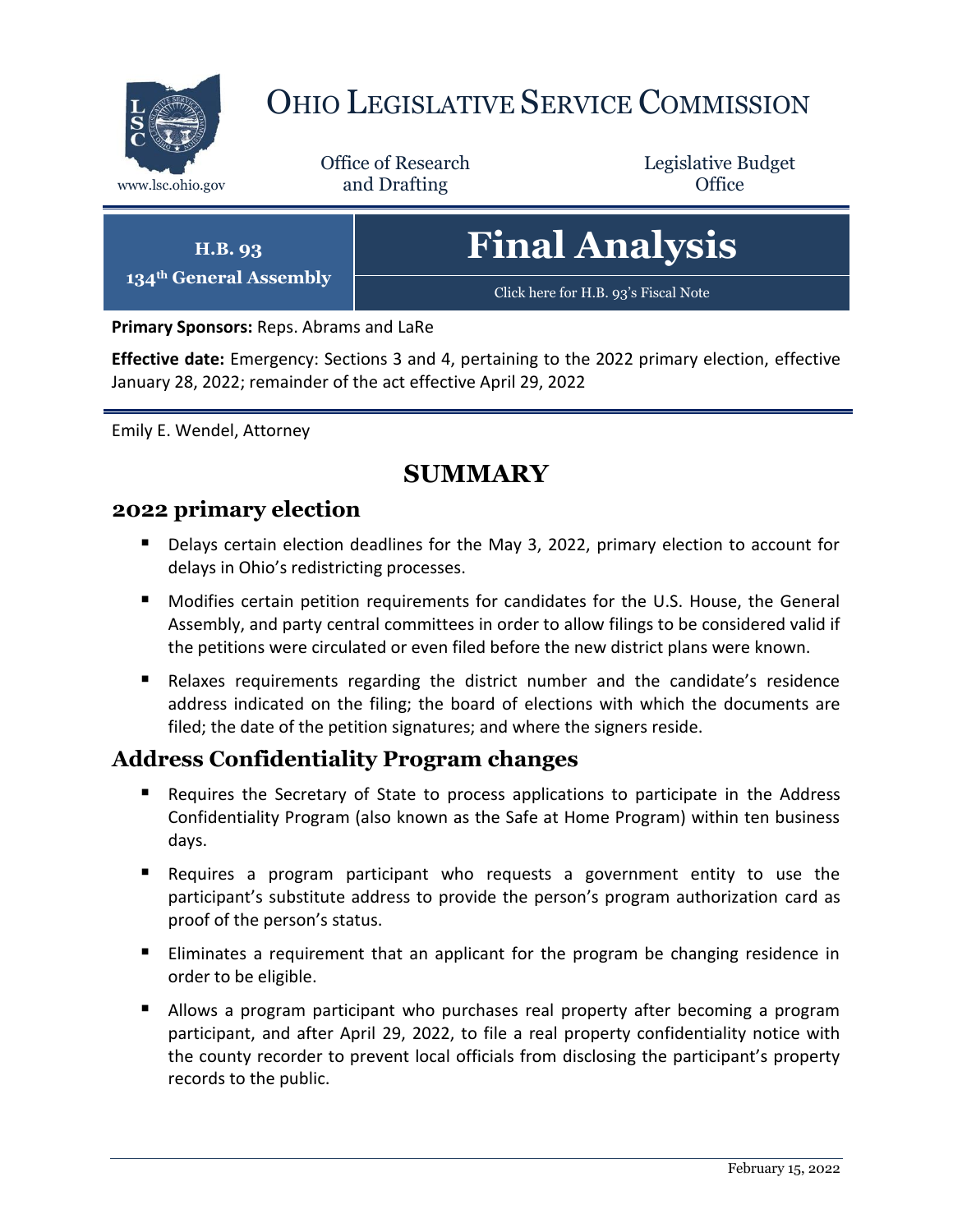- Permits the disclosure of the participant's property records only under certain circumstances, such as to carry out governmental duties or to allow a title examination.
- Limits the liability of certain real estate professionals and county officials for damages resulting from their failure to discover, index, or record certain information as a result of an individual's participation in the program, unless the person acted negligently.
- Permits a program participant to authorize the Secretary of State to disclose the participant's confidential information to certain persons.
- Gives a program participant who is a party to a child custody or child support proceeding the right to notice and a hearing before the court may disclose the participant's confidential information to another party.
- Requires the Secretary to forward to a program participant any periodicals to which the participant subscribes.
- Requires the Secretary to notify new program participants about their ability to file a real property confidentiality notice and to authorize the Secretary to disclose their confidential information, as permitted under the act.
- **Prescribes the penalties that apply to a person who obtains a program participant's** confidential information from a government office and rediscloses the information without authorization.

### **County recorder fees**

- Allows a county recorder to charge fees for certifying electronic records or other copies of documents, in addition to photocopies of records.
- **Permits a county recorder to charge a fee for entering or indexing any reference by a** separate recorded instrument.
- Allows a county recorder to accept electronic payment of fees for electronic recording.
- Limits a recording fee exemption for a wholly owned subsidiary of a land bank or for a county that has a land bank to instances where the documents being recorded pertain to the land bank's operations.

## **Technical corrections**

 Corrects incorrect cross-references to law related to the Address Confidentiality Program and to county recorders.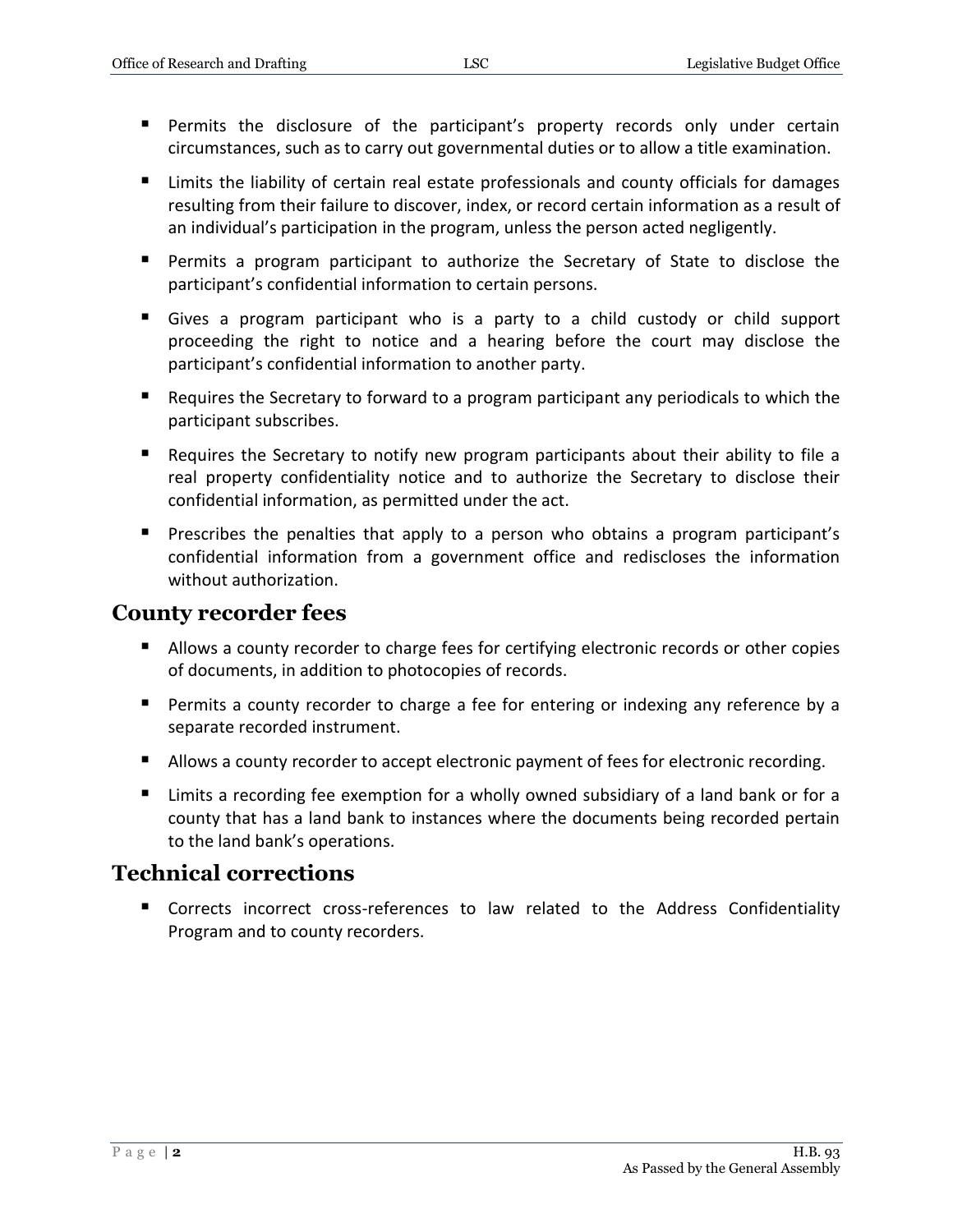| <b>TABLE OF CONTENTS</b> |  |
|--------------------------|--|
|--------------------------|--|

## **DETAILED ANALYSIS**

## <span id="page-2-0"></span>2022 primary election

## <span id="page-2-1"></span>**Background**

Under procedures outlined in the Ohio Constitution, in the fall of 2021, the Ohio Redistricting Commission and the General Assembly approved new General Assembly and congressional district plans. The Ohio Supreme Court ruled both district plans unconstitutional and ordered the respective authorities to adopt new plans. As of this writing, the cases have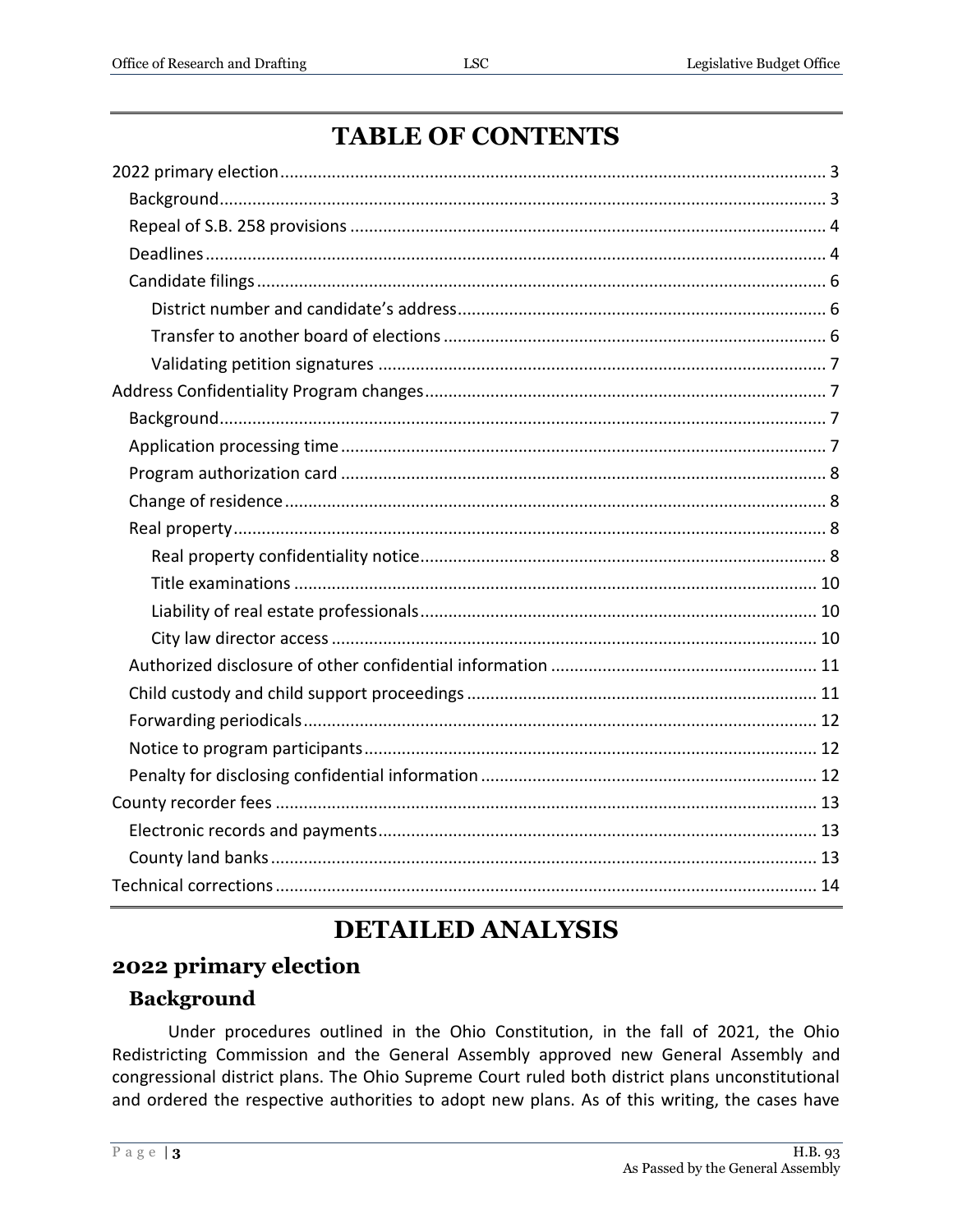not reached a final resolution, and Ohio does not yet have final General Assembly or congressional district plans to be used in the May 3, 2022, primary election.<sup>1</sup> The extended redistricting timeline poses practical issues for candidates and election officials in conducting the primary election. To address those issues, the act modifies certain deadlines and candidate petition requirements for the 2022 primary election.

#### <span id="page-3-0"></span>**Repeal of S.B. 258 provisions**

The act repeals provisions of S.B. 258 of the  $134<sup>th</sup>$  General Assembly regarding the conduct of the May 3, 2022, primary election. S.B. 258 delayed the filing deadlines for U.S. House of Representatives candidates; allowed the Secretary of State to adjust certain election administration deadlines; and specified that any U.S. House candidate filings submitted before February 19, 2022, are null and void, requiring those candidates to refile. However, H.B. 93 restates and retains most of those provisions, as described below. Only the provisions nullifying filings submitted before February 19, 2022, are eliminated.<sup>2</sup>

#### <span id="page-3-1"></span>**Deadlines**

For the May 3, 2022, primary election, the act delays certain deadlines to account for delays in Ohio's redistricting processes. In summary, the filing deadline for U.S. House candidates remains delayed to March 4, the same as under S.B. 258, but filing deadlines for all other candidates remain the same as under existing law. With certain exceptions, the Secretary of State may adjust deadlines pertaining to the administration of the election as the Secretary determines necessary. However, the Secretary is prohibited from changing candidate filing deadlines; deadlines to place issues on the ballot; and any deadline that, under the Revised Code, falls on or after April 3.

The following table describes the new election calendar under the act. Please note that the table does not include every applicable deadline for the election, but attempts to include the most prominent deadlines. $3$ 

<sup>&</sup>lt;sup>1</sup> League of Women Voters of Ohio v. Ohio Redistricting Commission, Slip Opinion No. 2022-Ohio-65 and Slip Opinion No. 2022-Ohio-342 (Ohio 2022) and *Adams v. DeWine*, Slip Opinion No. 2022-Ohio-89 (Ohio 2022). See also Ohio Redistricting Commission, *[Commission Meetings](https://www.redistricting.ohio.gov/meetings)*, posted on the Commission's website, [redistricting.ohio.gov,](https://www.redistricting.ohio.gov/) under "Meetings."

<sup>&</sup>lt;sup>2</sup> Repeal of Section 4 of S.B. 258 of the 134<sup>th</sup> General Assembly.

<sup>3</sup> Sections 3 and 4 of the act. See also R.C. Chapter 3513 and Ohio Secretary of State, *[2022 Elections](https://www.ohiosos.gov/publications/2022-elections-calendar/)  [Calendar](https://www.ohiosos.gov/publications/2022-elections-calendar/)*, posted on the Secretary of State's website, [ohiosos.gov,](https://www.ohiosos.gov/) under "Elections & Voting," "Election Calendar."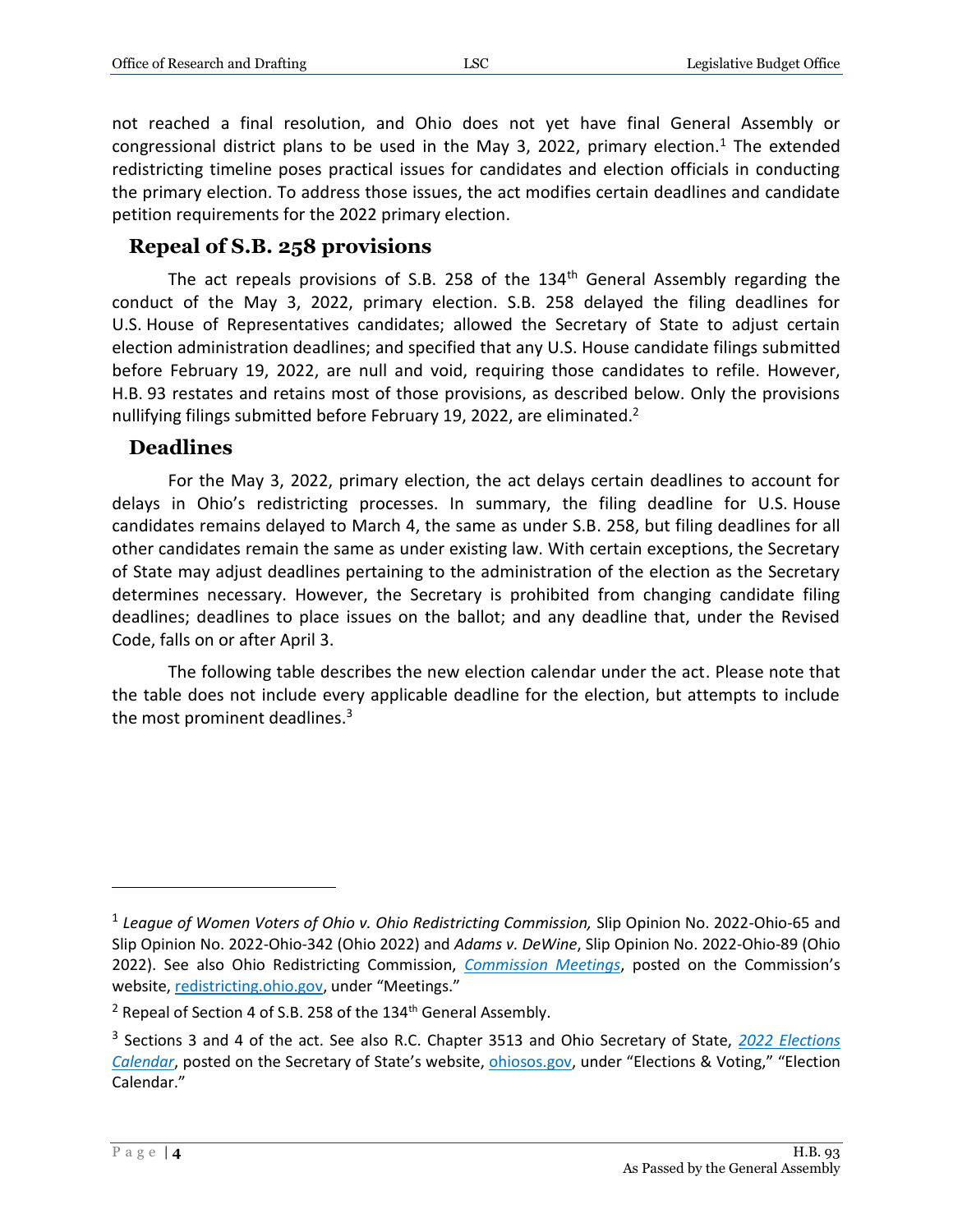| <b>Action</b>                                                                                                                                                                             | <b>Original deadline</b> | <b>New deadline</b>                                                                                                                                    |
|-------------------------------------------------------------------------------------------------------------------------------------------------------------------------------------------|--------------------------|--------------------------------------------------------------------------------------------------------------------------------------------------------|
| Candidate, other than a U.S. House<br>candidate, files a declaration of<br>candidacy and petition to appear on the<br>ballot at the primary election                                      | February 2, 2022         | February 2, 2022<br>(no change)                                                                                                                        |
| Government entity certifies a ballot<br>issue or question to the election<br>officials; electors file a petition to place<br>a question or issue on the ballot at the<br>primary election | February 2, 2022         | February 2, 2022<br>(no change)                                                                                                                        |
| U.S. House candidate files a declaration<br>of candidacy and petition to appear on<br>the ballot at the primary election                                                                  | February 2, 2022         | March 4, 2022<br>(same as under S.B. 258)                                                                                                              |
| Elector files a protest against a<br>candidate's declaration of candidacy and<br>petition                                                                                                 | February 18, 2022        | To be determined by the<br>Secretary of State                                                                                                          |
| Secretary of State certifies the forms of<br>the official ballots                                                                                                                         | February 22, 2022        | To be determined by the<br>Secretary of State (same as<br>under S.B. 258)                                                                              |
| Candidate, other than a U.S. House<br>candidate, files a declaration of intent to<br>be a write-in candidate at the primary<br>election                                                   | February 22, 2022        | February 22, 2022<br>(no change)                                                                                                                       |
| U.S. House candidate files a declaration<br>of intent to be a write-in candidate at<br>the primary election                                                                               | February 22, 2022        | March 4, 2022<br>(same as under S.B. 258)                                                                                                              |
| Elector files a protest against a<br>declaration of intent to be a write-in<br>candidate at the primary election                                                                          | February 25, 2022        | To be determined by the<br>Secretary of State                                                                                                          |
| Boards of elections have uniformed<br>services and overseas absent voter's<br>ballots printed and ready for use                                                                           | March 18, 2022           | To be determined by the<br>Secretary of State, if the<br>Secretary also obtains a<br>waiver from federal<br>authorities<br>No later than April 5, 2022 |

All deadlines that fall on or after April 3, 2022, remain the same, including deadlines for voter registration, absent voting, and the Election Day schedule.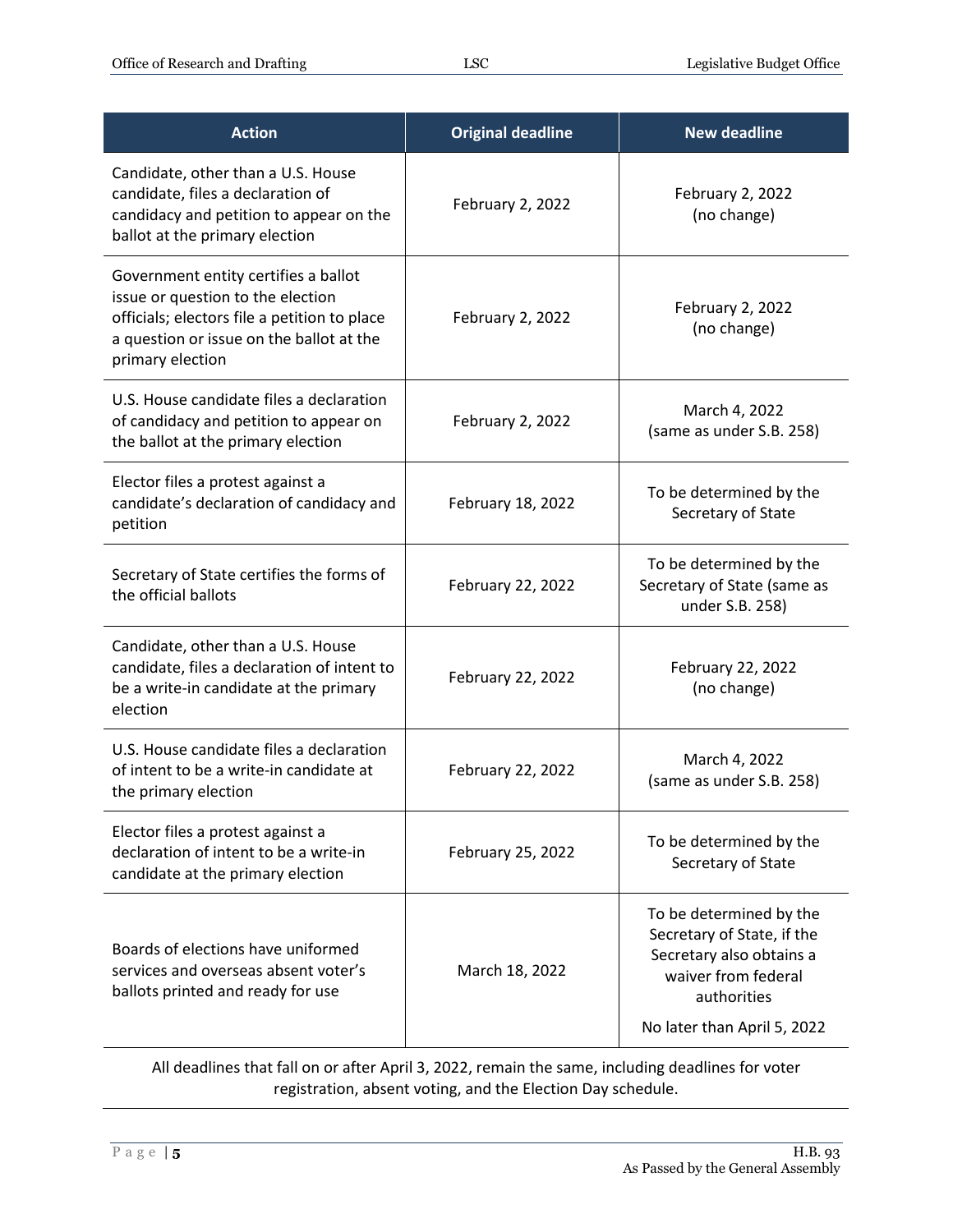## <span id="page-5-0"></span>**Candidate filings**

Instead of delaying filing deadlines for most candidates, the act modifies certain petition requirements for candidates for the U.S. House, the General Assembly, and party central committees in order to allow filings to be considered valid if the petitions were circulated or even filed before the new district plans were known. Specifically, the act relaxes requirements regarding the district number and the candidate's residence address indicated on the filing; the board of elections with which the documents are filed; the date of the petition signatures; and where the signers reside.

#### **District number and candidate's address**

<span id="page-5-1"></span>A filing must not be considered invalid on the basis that it does not include the number of the district the filer seeks to represent, or that it includes an incorrect district number. In the case of a General Assembly or party central committee candidate, the filing must be deemed to include the number of the applicable district in which the filer resides. In the case of a U.S. House candidate (who is not legally required to reside in the district), the filer must notify the election officials in writing of the district the filer seeks to represent.

With respect to General Assembly candidates, a filing also must not be considered invalid on the basis that it contains the filer's former residence address that is not located in the district the filer seeks to represent. The filer must move to the new district, file an addendum with the board of elections, and update the filer's voter registration by the constitutional deadline to establish a residence in the new district. (In general, the Ohio Constitution requires a member of the General Assembly to have lived in the member's district for a year before being elected – that is, by November 8, 2021. But, when a district plan is invalidated in court and must be redrawn, the new plan must give candidates 30 days to move to their new districts.)<sup>4</sup>

#### **Transfer to another board of elections**

<span id="page-5-2"></span>If, after receiving a candidate filing, the board of elections becomes aware that the filer is seeking to represent a district for which a different board of elections is the appropriate office to process the filing, the board that originally received the filing promptly must transfer the filing to the appropriate board of elections. Under continuing law, candidacy papers for multi-county districts must be filed with the board of elections of the county that has the most population in the district. The act allows for a situation in which a candidate filed in one county under an earlier district map, but under the new district map, the papers should be processed in a different county.<sup>5</sup>

 $4$  Section 4(B) and (C) of the act.

 $5$  Section 4(E) of the act. See also R.C. 3513.05, not in the act.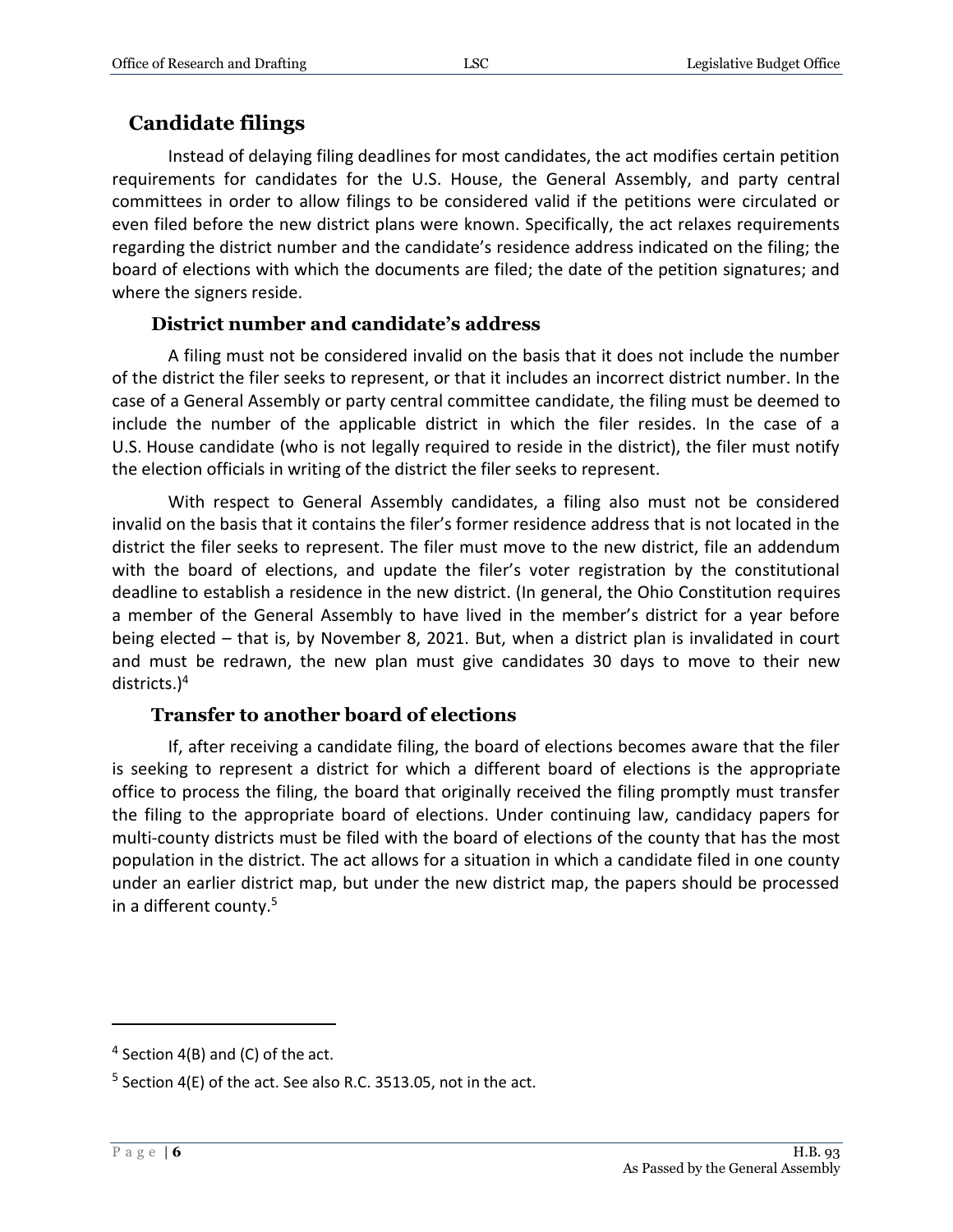#### **Validating petition signatures**

<span id="page-6-0"></span>A petition signature must not be considered invalid on the ground that it was signed before a district plan was adopted or enacted or took effect. However, under continuing law, signatures on an independent candidate's nominating petition expire after one year.

A petition signature also must not be considered invalid on the ground that the signer does not reside in the district the filer seeks to represent, as long as (1) the signer lives in a county in which the filer's district had territory under the district plans adopted in the fall of 2021 and (2) the signer lives in a county in which the district the filer currently seeks to represent has territory. If the filer is a General Assembly candidate who moved after filing the petition, the petition must be verified based on the filer's new residence address and district as reported to the board of elections.

That is, if the filer gathered signatures from residents of a county the filer would have at least partially represented under the applicable fall 2021 district plan, and the filer still would represent at least a part of that county under the new plan, the signatures are eligible to be counted. This holds true even if the signers do not actually live in the filer's district under the previous or current map. In the case of a General Assembly or party central committee candidate, the filer's district under the applicable 2021 plan is determined based on the filer's residence. In the case of a U.S. House candidate, the filer must notify the election officials in writing of the district the filer sought to represent under the 2021 plan.<sup>6</sup>

## <span id="page-6-1"></span>**Address Confidentiality Program changes**

#### <span id="page-6-2"></span>**Background**

The Address Confidentiality Program, also called Safe at Home, allows victims of domestic violence, stalking, human trafficking, rape, or sexual battery who fear for their safety to keep their addresses confidential and out of the public record. The Secretary of State assigns participants a substitute post office box address that they may use in place of their actual addresses and forwards their mail to their actual addresses. In general, a government entity must accept and use a program participant's substitute address, while private employers, private schools, and other nongovernmental entities may, but are not required to, accept that address. The law also includes methods for program participants to have confidential voter registration records and for the Secretary to receive legal service of process on their behalf.<sup>7</sup>

#### <span id="page-6-3"></span>**Application processing time**

The act requires the Secretary of State to process applications to participate in the program within ten business days, including validating the application, certifying the

<sup>&</sup>lt;sup>6</sup> Section 4(D) and (F) of the act. See also Ohio Constitution, Article II, Section 3 and Article XI, Section 9(C).

 $7$  R.C. 111.42 and 111.43; see also R.C. 111.44, not in the act.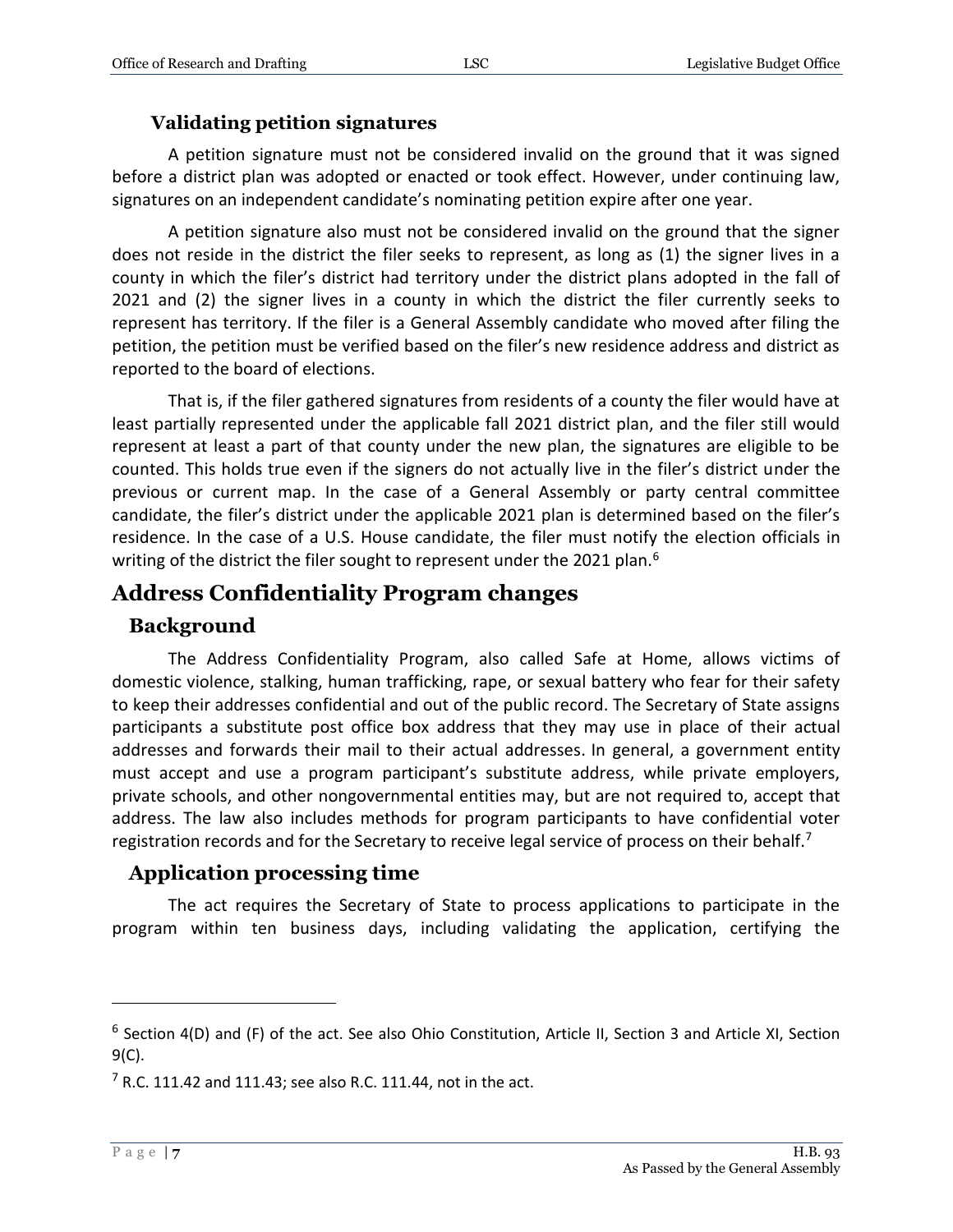participant, and issuing the participant a program authorization card. Prior law did not include a time limit for the Secretary to process applications.<sup>8</sup>

#### <span id="page-7-0"></span>**Program authorization card**

Under the act, a program participant who requests a government entity to use the program participant's substitute address must provide the person's program authorization card as proof of the person's status. Prior law allowed, but did not require, a program participant to do so. $9$ 

#### <span id="page-7-1"></span>**Change of residence**

The act eliminates a requirement that an applicant for the Address Confidentiality Program be changing residences at the time of applying, which allows applicants to participate in the program without moving. However, as is discussed below, a participant's real property records are confidential under the act only if the participant acquires the property *after*  becoming a participant. Presumably, many applicants still will move when entering the program as part of a larger safety plan because their current addresses are known to their abusers.<sup>10</sup>

#### <span id="page-7-2"></span>**Real property**

#### **Real property confidentiality notice**

<span id="page-7-3"></span>The act allows a program participant who purchases real property after becoming a program participant, and after April 29, 2022, to prevent the participant's property records from being disclosed to the public. Continuing law requires a government entity to use a program participant's substitute address in lieu of the participant's real address if the participant so requests. The act adds a method for a government office that needs to maintain records about a program participant's actual residence, such as a county auditor, to keep the participant's property records confidential.

Under the act, a program participant who acquires an ownership interest in real property may submit a real property confidentiality notice to the county recorder of the county where the real property is located. The notice must be on a form prescribed by the Secretary of State and must include all of the following:

- The participant's full name;
- The last four digits of the participant's Social Security number;
- The date the participant's program certification expires;
- The participant's program participant identification number;
- The address at which the participant may receive mail through the Secretary's office;

 $8$  R.C. 111.42(C).

 $9$  R.C. 111.43(A).

 $10 R.C. 111.42.$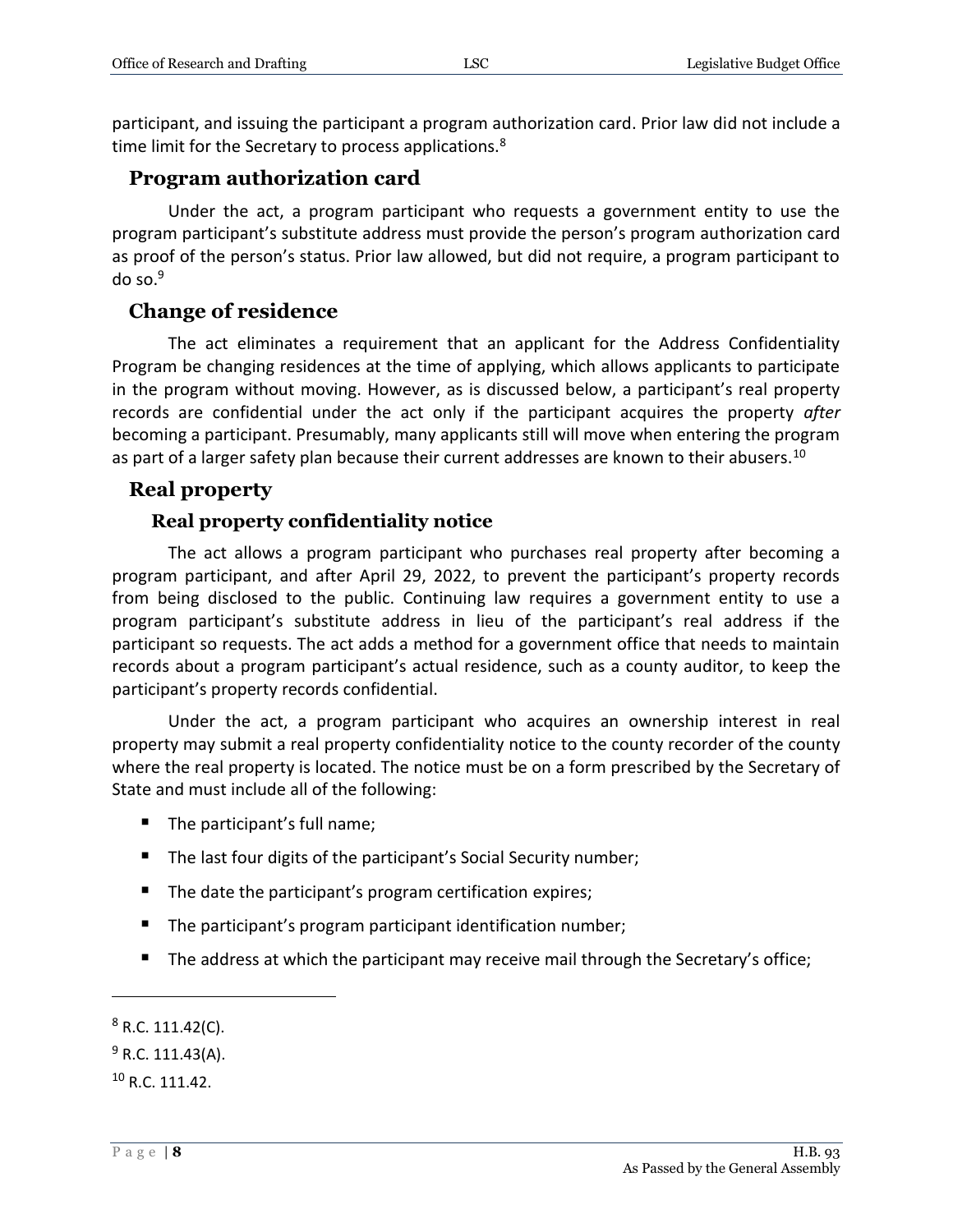- The legal description and street address of the real property, which must be the same as the legal description and street address included on any instrument, such as a deed, concerning the real property that includes the participant's name and that has been presented to the county recorder for recording;
- A fictitious name, chosen by the Secretary, which may be used by county officials for internal indexing and recordkeeping purposes;
- The participant's signature.

The county recorder must transmit copies of the notice to the Secretary of State and to the county auditor, treasurer, and engineer in the county where the real property is located. Additionally, the program participant may deliver a real property confidentiality notice to the court of common pleas if the participant is a party to a proceeding there. The clerk must notify the Secretary that the clerk received the notice. If the participant's program certification is canceled, the Secretary must notify those local authorities within ten business days.

When real property is subject to a confidentiality notice under the act, the government offices that have received the notice are prohibited from disclosing the program participant's name or contact information in conjunction with the property's address, legal description, or parcel number. For example, the program participant's name and contact information must be redacted from the property's listing in the publicly available version of the county auditor's property tax database or the county recorder's database of property ownership records. If a member of the public requests a copy of a property record, the property's address, legal description, or parcel number or the program participant's name, as applicable, must be redacted. Upon receiving the notice, the officers must remove any confidential information from publicly available records within five business days of receipt. County recorders must include a copy of the real property confidentiality notice with any subsequent recordings of the property – "recordings" being mortgages, liens, easements, and other types of property records.

A local official may disclose a participant's complete property record only under the following circumstances:

- The record is disclosed to the staff of the office in order to carry out the duties of the office.
- The program participant is the person requesting the record.
- The program participant has authorized the disclosure to the person requesting the record by submitting a notarized statement to the Secretary of State. Upon receiving that statement from the participant, the Secretary must issue a written authorization to the local official to make the disclosure.
- The Secretary has authorized the person to perform a title examination on the property (see "**Title examinations**," below).
- A court of competent jurisdiction has ordered the disclosure.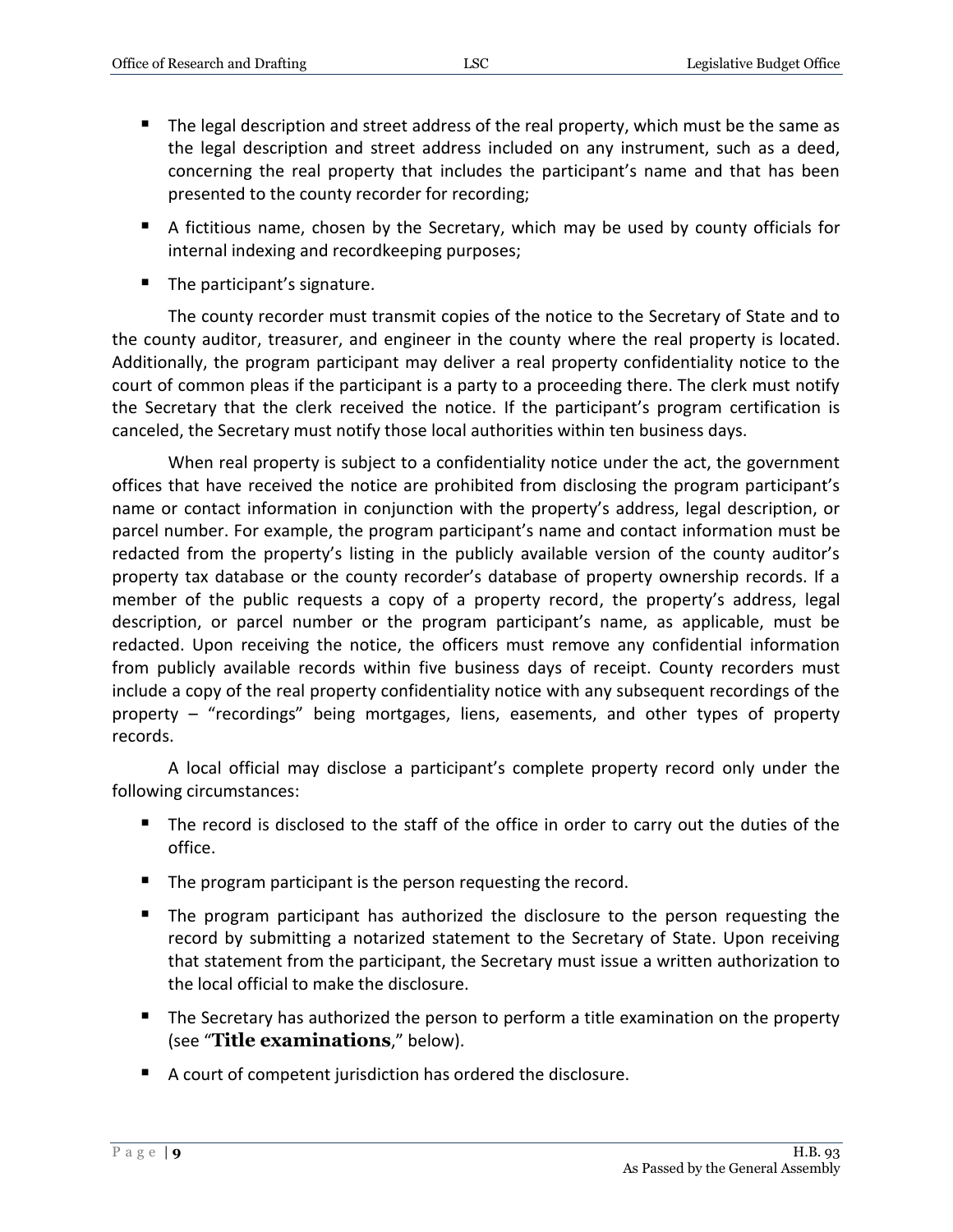If the participant ceases to own the property, submits a notarized revocation of the confidentiality notice to the county recorder, or has the participant's certification canceled, then the information concerning the participant's interest in the property is no longer confidential. If the certification is canceled, the Secretary or the county recorder, as applicable, must notify the relevant officials.<sup>11</sup>

#### **Title examinations**

<span id="page-9-0"></span>If a person wishes to perform a title examination on property that is subject to a confidentiality notice, such as when the program participant is selling the property, the act requires the person to apply to the Secretary of State for authorization. The application must include the purpose for which the person is applying, the applicant's relationship to the participant, a legal description of the property, the applicant's signature, and a statement that the applicant will treat the information as confidential, along with any other information the Secretary requires.

The Secretary must approve the application within ten business days if it is properly completed and the Secretary determines that the applicant is seeking the information only for the purpose of performing a bona fide title examination. If the property is not subject to a confidentiality notice, the Secretary instead must notify the applicant of that fact within ten business days and, if applicable, notify local officials of that fact.<sup>12</sup>

#### **Liability of real estate professionals**

<span id="page-9-1"></span>Under the act, a real estate broker, real estate salesperson, oil and gas land professional, title examiner, attorney, or county official is not liable for damages resulting from the person's failure to discover a defect in title, failure to properly index or record a person's interest in property, or failure to alert a professional to rely on confidential information, when that failure was the proximate result of an individual's participation in the Address Confidentiality Program, unless the person was negligent.

For instance, if a property record was redacted because of a confidentiality notice and that redaction prevented a title examiner from discovering a lien on the property, the title examiner would not be liable for the mistake, unless the title examiner acted negligently.<sup>13</sup>

#### **City law director access**

<span id="page-9-2"></span>The act allows a city law director or similar chief legal officer to petition the Franklin County Court of Common Pleas or the court of common pleas of the county in which a parcel of real property is located for access to information that is subject to a real property confidentiality notice. The court must hold a hearing and, if necessary, notify the county

<sup>11</sup> R.C. 111.42(C)(5), 111.43(B), 111.431, 111.432, 111.45, 111.99, 149.43, 315.25, 317.13, 319.28, 321.25, and 2303.12.

 $12$  R.C. 111.431(E).

 $13$  R.C. 111.431(H).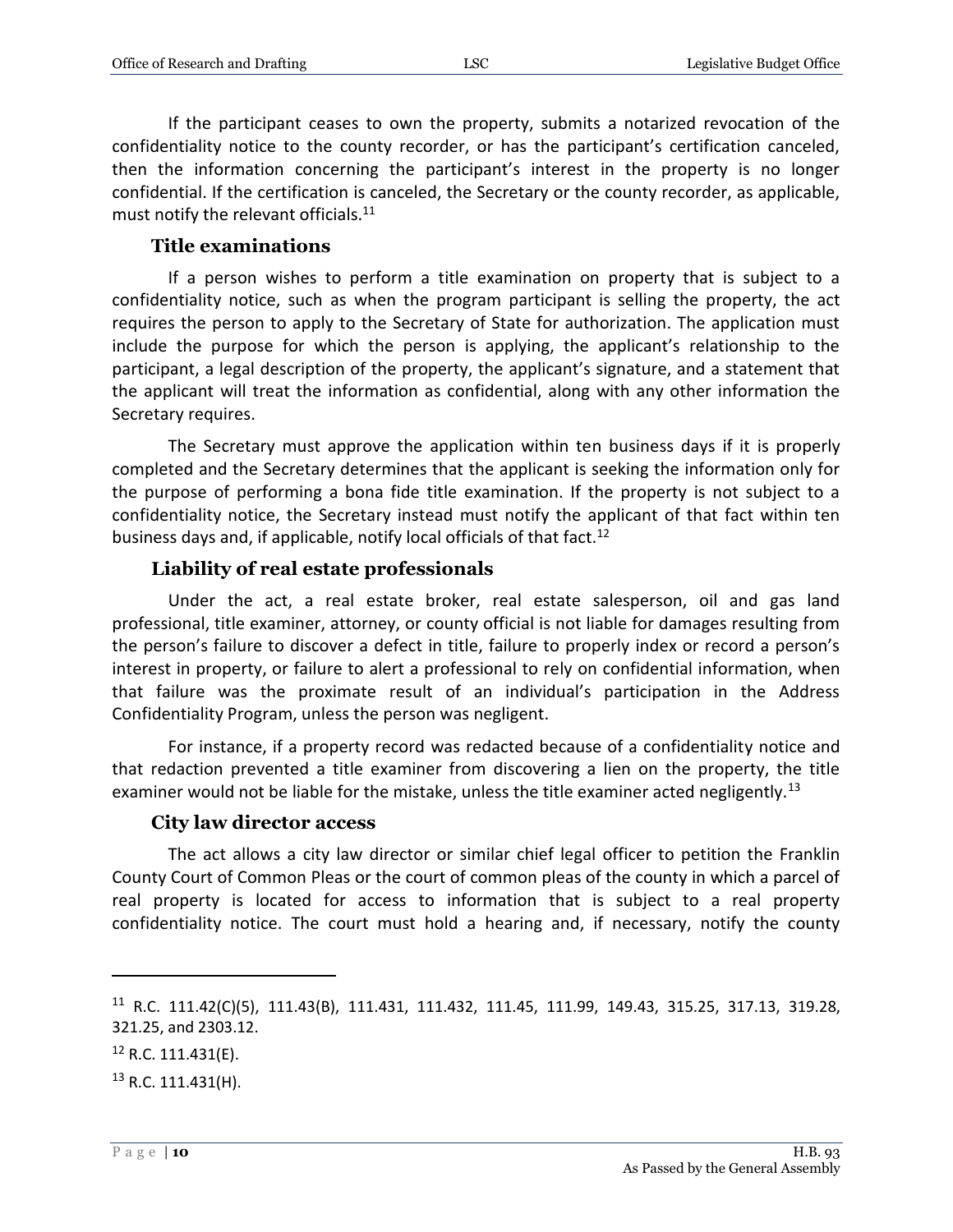recorder, auditor, treasurer, engineer, or clerk of the court of common pleas of the county in which the real property is located. The law director must prove that the law director has a legitimate governmental purpose to receive the information. Continuing law allows a city law director or similar chief legal officer to obtain a program participant's confidential address or telephone number from the Secretary using a similar process.

A law director or similar chief legal officer who intends to petition a court for access to information about a program participant that is kept by the Secretary or contained in a confidential property record may request the Secretary to confirm whether the person is a program participant. The act requires the Secretary to provide that confirmation within ten business days after receiving the request.<sup>14</sup>

#### <span id="page-10-0"></span>**Authorized disclosure of other confidential information**

The act also creates a process by which a participant may submit a form authorizing the Secretary of State to disclose the participant's information to certain persons, including a judge or magistrate, an official or employee of the Bureau of Motor Vehicles, a school administrator, an administrator of a public assistance program, an administrator of a food pantry, an official or employee of the U.S. Postal Service, or any other person identified on the form with a proper purpose. Within ten business days after receiving the form, the Secretary must determine whether the authorization is adequate, then disclose the information if appropriate.

For example, if a school district needs to confirm that a program participant lives in the district for enrollment purposes, the participant may authorize the Secretary to confirm to a district official that the participant lives in the district, without exposing the family's actual address.

The act specifies that a person authorized to receive confidential information may request only the information that is required under normal circumstances. A person may not require a program participant to authorize a disclosure as a condition of receiving any services to which the participant is otherwise entitled.

Finally, when the Secretary discloses information to a person as authorized by a program participant, the disclosure must be accompanied by the following statement: "You are not permitted to redisclose the following information for any reason. Failure to protect the confidentiality of this information is a violation of state law." 15

#### <span id="page-10-1"></span>**Child custody and child support proceedings**

Under the act, a program participant who is a parent, guardian, or legal custodian and is a party to a child custody or child support proceeding is entitled to notice and an opportunity for a hearing before the participant's confidential address or telephone number may be disclosed. This requirement applies when another party to the proceeding requests that

<sup>14</sup> R.C. 111.46(B).

<sup>&</sup>lt;sup>15</sup> R.C. 111.42(C)(5) and 111.43(E).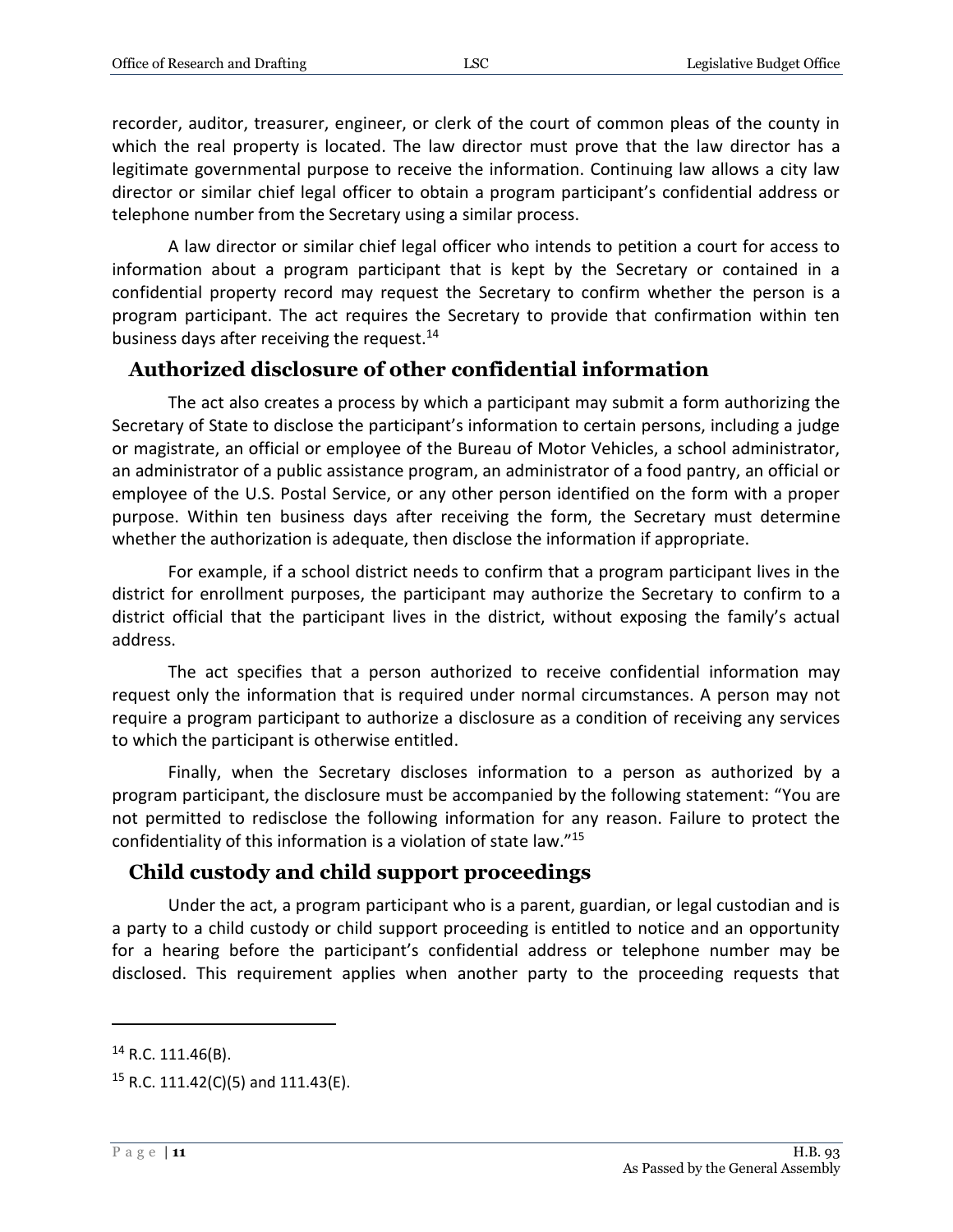information or when the court seeks to disclose the information on its own, without being asked to do so.

If another party to the proceeding requests the information, the court must direct the requesting party to file a pleading explaining why the disclosure is necessary. Before allowing the disclosure, the court must schedule a hearing, provide a copy of the pleading to the program participant, and give the parties adequate notice of the hearing. The party requesting the disclosure then must show, by clear and convincing evidence, that the disclosure is necessary and does not pose a risk of harm to the participant or the child. If the party requesting the disclosure meets this burden and the court grants the request, the court must document its findings of fact and may either disclose the information or direct the program participant to do so.

If the court seeks to disclose the information on its own motion, the court still must schedule a hearing and give the parties adequate notice of the hearing. If the court determines by clear and convincing evidence that the disclosure is necessary and does not pose a risk of harm to the participant or the child, the court must document its findings of fact and may either disclose the information or direct the participant to do so.<sup>16</sup>

#### <span id="page-11-0"></span>**Forwarding periodicals**

The act requires the Secretary of State to forward to a program participant any periodicals to which the participant subscribes, in addition to periodicals that are clearly identifiable as being sent by a governmental entity, as under continuing law. Under prior law, any periodicals not sent by a governmental entity required prior authorization for forwarding from the Secretary.<sup>17</sup>

#### <span id="page-11-1"></span>**Notice to program participants**

The act requires the Secretary of State to notify new program participants about their ability to file a real property confidentiality notice and to authorize the Secretary to disclose their confidential information under certain circumstances, as permitted under the act.<sup>18</sup>

#### <span id="page-11-2"></span>**Penalty for disclosing confidential information**

The act adds to the prohibitions against disclosing a program participant's confidential information. Under the act:

 No public official who has access to a confidential address or telephone number, or to information that is subject to a real property confidentiality notice, because of the person's status as a public official may knowingly disclose that information to any person, except as required or permitted by law. A "public official" is any officer, employee, or duly authorized representative or agent of a public office. A "public office"

 $16$  R.C. 111.46(D).

 $17$  R.C. 111.43(D).

 $18$  R.C. 111.42(C)(5).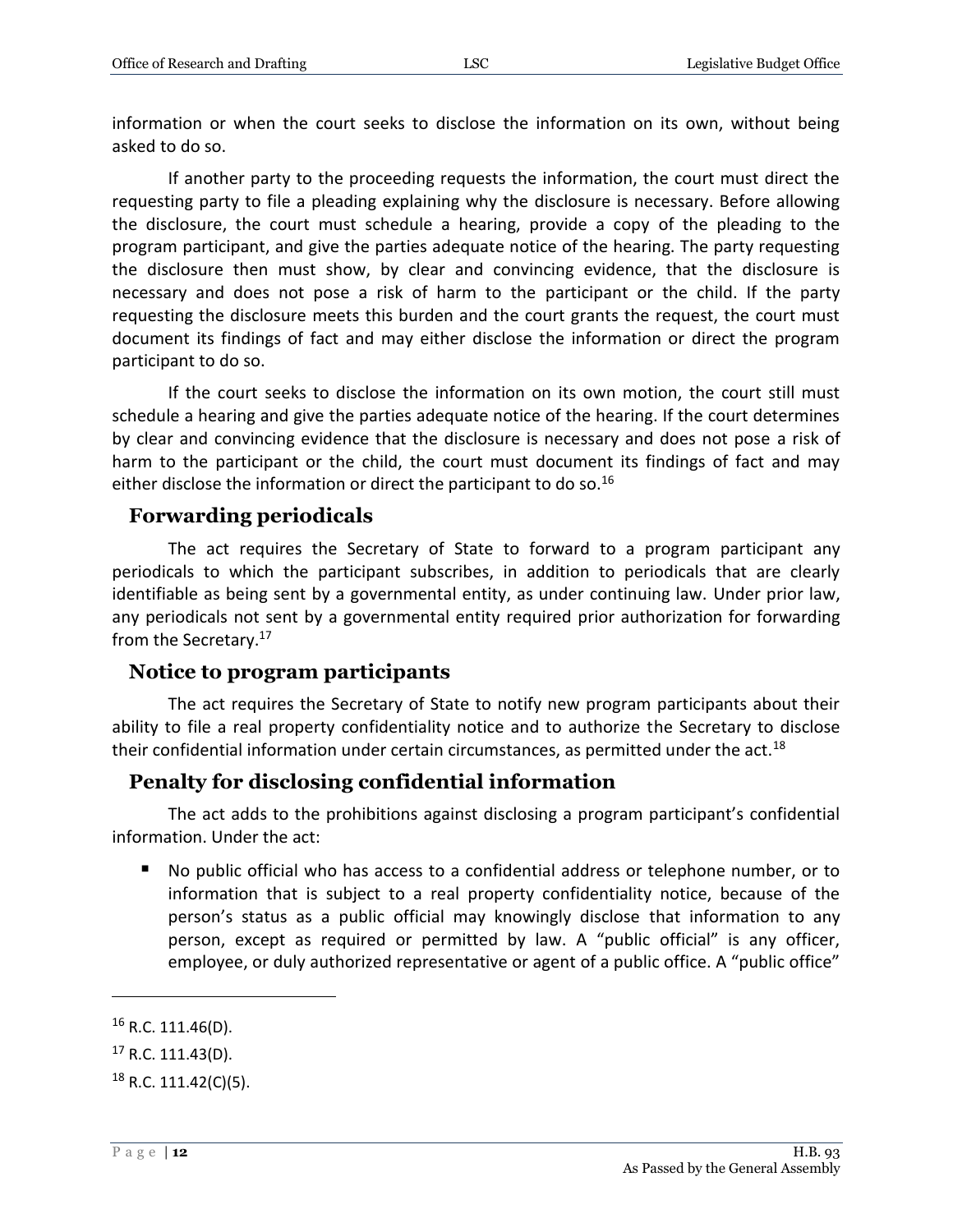is any state agency, public institution, political subdivision, or other organized body, office, agency, institution, or entity established by the laws of Ohio for the exercise of any function of government.

- No person who obtains a confidential address or telephone number from the Secretary of State pursuant to a disclosure authorized by the program participant, as described above, may knowingly disclose that information to any person, except for the purpose for which the disclosure was authorized.
- No person who obtains information that is subject to a real property confidentiality notice for the purpose of conducting a title examination may knowingly disclose that information to any person, except for the purpose identified in the application to conduct a title examination.

As under prior law, whoever knowingly discloses confidential information in violation of those prohibitions is guilty of a first degree misdemeanor.<sup>19</sup>

Essentially, the act prohibits a person who obtains a program participant's confidential information from a government office from redisclosing the information. But, under continuing law, no criminal penalty applies to a private party who discloses a program participant's confidential information after receiving it directly from the program participant. For example, if a program participant buys a house and files a real property confidentiality notice with the county recorder, the act would penalize county officials and staff if they disclosed certain information. But, the act would not penalize the program participant's real estate agent or banker for disclosing that information. (Other privacy laws still require those persons to keep clients' information confidential.)<sup>20</sup>

## <span id="page-12-0"></span>**County recorder fees**

## <span id="page-12-1"></span>**Electronic records and payments**

The act makes several changes to the law governing county recorder fees in order to account for electronic recordkeeping practices. First, the act allows a county recorder to charge fees for certifying electronic records or other copies of documents, in addition to photocopies of records, as under continuing law. Additionally, under the act, a county recorder may charge a fee for entering or indexing any reference by a separate recorded instrument, instead of only for entering marginal references. Finally, the act allows a county recorder to accept electronic payment of fees for electronic recording by electronic funds transfer, automated clearing house (ACH), or other electronic means.

## <span id="page-12-2"></span>**County land banks**

The act creates an exception to a law that exempts a wholly owned subsidiary of a county land reutilization corporation (land bank), or the county that created the land bank,

<sup>19</sup> R.C. 111.99.

 $20$  See, for example, R.C. 4735.54, not in the act, and 15 United States Code 6802.